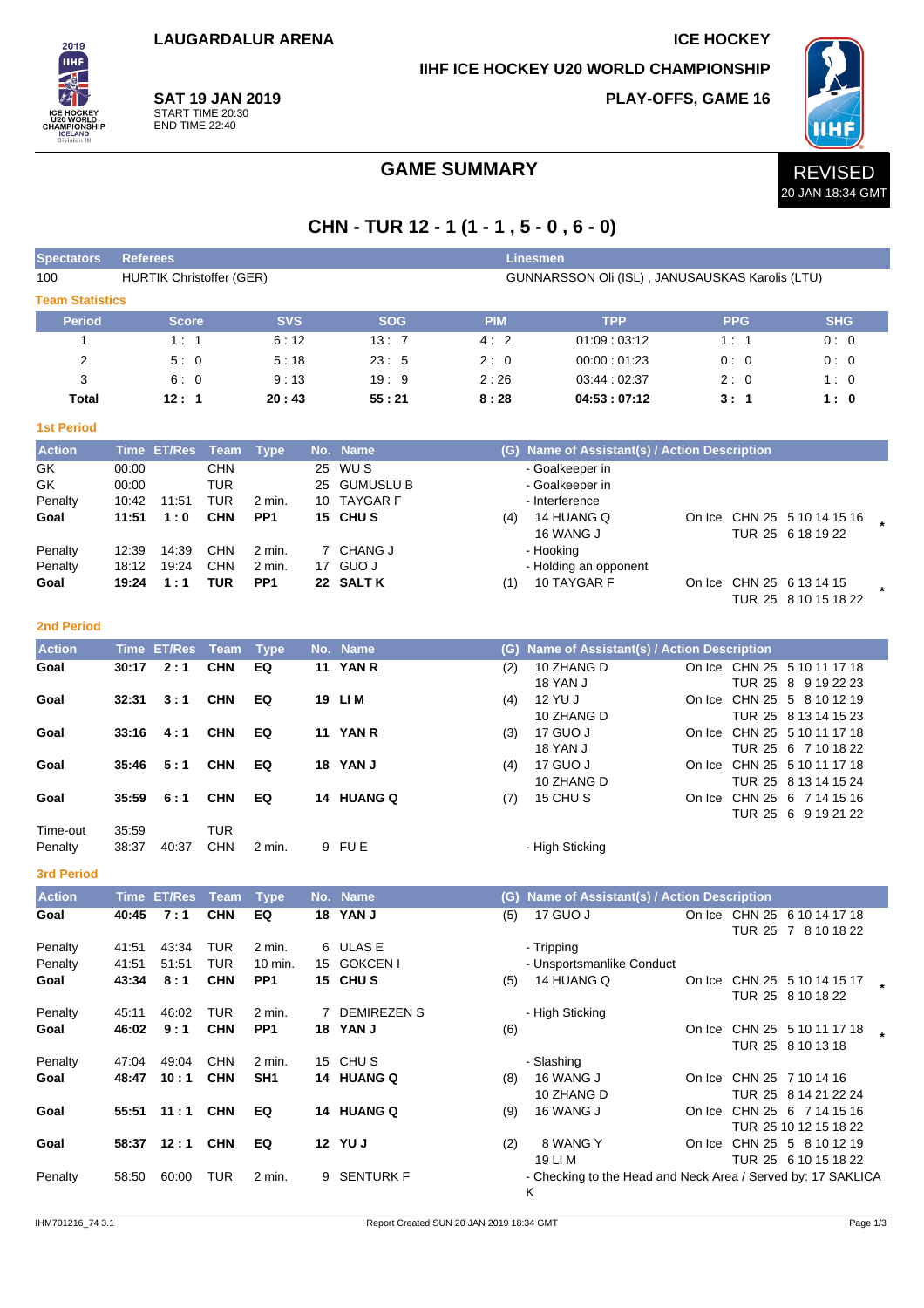## **LAUGARDALUR ARENA ICE HOCKEY**

**SAT 19 JAN 2019** START TIME 20:30 END TIME 22:40

**No.** Name **SOG SVS** 

**IIHF ICE HOCKEY U20 WORLD CHAMPIONSHIP**

**PLAY-OFFS, GAME 16**



 $60:00$ 

| <b>Action</b> |       |       |            | Time ET/Res Team Type | No. Name    | (G) Name of Assistant(s) / Action Description |
|---------------|-------|-------|------------|-----------------------|-------------|-----------------------------------------------|
| Penalty       | 58:50 | 60:00 | <b>TUR</b> | 10 min.               | 9 SENTURK F | - Misconduct                                  |
| GK            | 60:00 |       | CHN        |                       |             | 25 WU S - Goalkeeper out                      |
| GK            | 60:00 |       | TUR        |                       |             | 25 GUMUSLU B - Goalkeeper out                 |
|               |       |       |            |                       |             |                                               |

 $\overline{21}$  20

### **Goalkeeper Records**

2019 **IIHF** 

25 WU Siming 20 ZHANG Yuhang

**Team : CHN - China Team : CHN - China** 

1 MUTANOGLU Muhammet

| <b>MIP</b> | <b>No. Name</b>  |    | SOG SVS | <b>MIP</b> |
|------------|------------------|----|---------|------------|
| 60:00      | 25 GUMUSLU Burak | 55 |         | 43 60:00   |

**Game Statistics**

| Team : CHN (red)   |                             |             |          |                |                         |                |             |          |        |              |                         |                |                        |                                 |   |
|--------------------|-----------------------------|-------------|----------|----------------|-------------------------|----------------|-------------|----------|--------|--------------|-------------------------|----------------|------------------------|---------------------------------|---|
|                    | Head Coach: KOELLIKER Jakob |             |          |                |                         |                |             |          |        |              | Shots on Goal           |                |                        |                                 |   |
| No. Pos.           | <b>Name</b>                 | G           | A        | P              | <b>PIM</b>              | $FO+$          | FO-         | $FO+/-$  | FO%    |              | $\overline{2}$          | 3              | <b>TS</b><br><b>OT</b> | $+/-$                           |   |
| 5 D                | SI Hanwen $+C$              | 0           | $\Omega$ | $\mathbf 0$    | 0                       | 0              | 0           | 0        | 0.00   | 1            | 2                       | 0              |                        | $+5$<br>3                       |   |
| $\mathsf{F}$<br>8  | <b>WANG Yulong</b>          | 0           |          |                | 0                       | 0              | $\Omega$    | 0        | 0.00   | 1            | 0                       |                |                        | 2<br>$+2$                       |   |
| 10 D               | <b>ZHANG Dehan</b>          | 0           | 4        | 4              | 0                       | 0              | 0           | 0        | 0.00   | 0            | 3                       |                |                        | $+7$<br>4                       |   |
| $\mathsf{F}$<br>17 | <b>GUO Jianing</b>          | 0           | 3        | 3              | 2                       | $\mathbf 0$    | 0           | 0        | 0.00   | $\mathbf{1}$ | $\overline{\mathbf{c}}$ |                |                        | $+4$<br>4                       |   |
| 18 F               | YAN Juncheng +A             | 3           | 2        | 5              | $\Omega$                | $\overline{7}$ | 6           |          | 53.85  | 0            |                         | 3              |                        | $+4$<br>4                       |   |
| 4 D                | <b>ZONG Hanming</b>         | 0           | 0        | 0              | 0                       | 0              | 0           | 0        | 0.00   | 0            | 0                       | 0              |                        | 0                               | 0 |
| 7 D                | CHANG Jiuyuan               | 0           | 0        | 0              | $\overline{2}$          | 0              | 0           | 0        | 0.00   | 0            | 3                       | 2              |                        | 5<br>$+3$                       |   |
| 14 F               | HUANG Qianyi +A (BP)        | 3           | 2        | 5              | $\mathbf 0$             | 8              | 11          | $-3$     | 42.11  | 1            | 5                       | 3              |                        | 9<br>$+4$                       |   |
| 15 F               | CHU Songze                  | 2           |          | 3              | $\overline{\mathbf{c}}$ | $\mathbf{1}$   | 0           | 1        | 100.00 | 4            |                         | 2              |                        | $\overline{7}$<br>$+2$          |   |
| 16 F               | WANG Jing                   | $\mathbf 0$ | 3        | 3              | $\Omega$                | $\overline{1}$ | $\mathbf 0$ | 1        | 100.00 | 1            | 0                       | $\overline{2}$ |                        | 3<br>$+3$                       |   |
| 6 D                | JIN Zhiao                   | 0           | 0        | 0              | 0                       | 0              | 0           | 0        | 0.00   | 0            | 0                       | 2              |                        | $\overline{\mathbf{c}}$<br>$+3$ |   |
| D<br>9             | FU Erkang                   | 0           | 0        | 0              | $\overline{2}$          | 0              | 0           | 0        | 0.00   | 1            | 0                       | 0              |                        |                                 | 0 |
| 19 F               | LI Mingjue                  |             |          | $\overline{2}$ | $\Omega$                | 9              | 5           | 4        | 64.29  | 0            |                         | 0              |                        | $+2$                            |   |
| $\mathsf{F}$<br>21 | <b>WANG Zigiao</b>          | 0           | 0        | 0              | 0                       | 0              | 0           | 0        | 0.00   | 0            | 0                       | 0              |                        | 0                               | 0 |
| 22 F               | <b>ZHANG Haoran</b>         | $\Omega$    | $\Omega$ | $\Omega$       | $\Omega$                | $\mathbf 0$    | $\Omega$    | $\Omega$ | 0.00   | 0            | $\mathbf 0$             | $\Omega$       |                        | $\Omega$                        | 0 |
| D<br>11            | YAN Ruinan                  | 2           | 0        | 2              | 0                       | 3              | 8           | -5       | 27.27  | 2            | 2                       |                |                        | 5<br>$+3$                       |   |
| 12 F               | YU Jilong                   |             | 1        | $\overline{2}$ | 0                       | $\pmb{0}$      | $\mathbf 0$ | 0        | 0.00   | $\mathbf 0$  | $\overline{2}$          |                |                        | 3<br>$+2$                       |   |
| 13 D               | YANG Jiayi                  | 0           | $\Omega$ | $\Omega$       | 0                       | $\Omega$       | $\Omega$    | $\Omega$ | 0.00   |              |                         | 0              |                        | $\overline{\mathbf{c}}$         | 0 |
| 20 GK              | <b>ZHANG Yuhang</b>         | 0           | 0        | 0              | 0                       |                |             |          |        | 0            | 0                       | 0              |                        | 0                               |   |
| 25 GK              | <b>WU Siming</b>            | 0           | $\Omega$ | $\Omega$       | $\Omega$                |                |             |          |        | $\Omega$     | $\Omega$                | 0              |                        | $\Omega$                        |   |
| <b>Total</b>       |                             | 12          | 18       | 30             | 8                       | 29             | 30          | $-1$     | 49.15  | 13           | 23                      | 19             |                        | 55                              |   |

**Team : TUR (white)**

|          | Head Coach: CITAK Yucel |          |          |   |            |             |     |         |       |                |                | <b>Shots on Goal</b> |                  |       |
|----------|-------------------------|----------|----------|---|------------|-------------|-----|---------|-------|----------------|----------------|----------------------|------------------|-------|
| No. Pos. | <b>Name</b>             | G.       | A        | P | <b>PIM</b> | $FO+$       | FO- | $FO+/-$ | FO%   |                | $\overline{2}$ | OT<br>3              | <b>TS</b>        | $+/-$ |
| 6 F      | ULAS Ege                | 0        | $\Omega$ | 0 | 2          | 0           | 0   | 0       | 0.00  | 0              | $\mathbf 0$    | 0                    | 0                | $-3$  |
| 7 F      | <b>DEMIREZEN Sarp</b>   | 0        | 0        | 0 | 2          | 0           | 0   | 0       | 0.00  | 0              | 0              | 2                    | $\overline{2}$   | $-2$  |
| 10 F     | TAYGAR Fatih +A         | 0        |          |   | 2          | 12          | 11  |         | 52.17 | 0              | $\mathbf 0$    |                      |                  | $-4$  |
| 18 F     | BINGOL Sait +C          | 0        | 0        | 0 | 0          | $\mathbf 0$ | 0   | 0       | 0.00  | 1              | 3              | 3                    |                  | $-4$  |
| 22 D     | SALT Kaan (BP)          |          | 0        |   | 0          | 0           | 0   | 0       | 0.00  | 3              | 0              | 0                    | 3                | $-7$  |
| 8 D      | <b>SALT Hakan</b>       | 0        | 0        | 0 | 0          | 0           | 0   | 0       | 0.00  | $\overline{2}$ | 0              | 2                    | 4                | $-5$  |
| 13 D     | <b>ELAKAS Alp</b>       | 0        | 0        | 0 | 0          | 0           | 0   | 0       | 0.00  | 0              | $\mathbf 0$    | 0                    | 0                | $-2$  |
| 14 F     | <b>AFSIN Firat</b>      | 0        | 0        | 0 | 0          | 11          | 11  | 0       | 50.00 | 0              | $\mathbf 0$    |                      |                  | $-3$  |
| 15 F     | <b>GOKCEN Ismet</b>     | 0        | 0        | 0 | 10         | 0           |     | -1      | 0.00  | 0              | $\mathbf 0$    | 0                    | 0                | $-4$  |
| 24 F     | TURAN Mehmet +A         | 0        | 0        | 0 | 0          | 0           | 0   | 0       | 0.00  | 0              | 0              | 0                    | 0                | $-2$  |
| F<br>9   | <b>SENTURK Furkan</b>   | 0        | 0        | 0 | 12         | 0           | 0   | 0       | 0.00  | 1              | 0              | 0                    |                  | $-2$  |
| D<br>11  | <b>KABAY Haktan</b>     | 0        | 0        | 0 | 0          | 0           | 0   | 0       | 0.00  | 0              | $\mathbf 0$    | 0                    | 0                | 0     |
| 12 D     | <b>KIZILKAYA Murat</b>  | 0        | $\Omega$ | 0 | 0          | 0           |     | 0       | 0.00  | 0              | 0              | 0                    | 0                | $-1$  |
| 19 F     | <b>SECER Emre</b>       | 0        | 0        | 0 | 0          | 5           | 5   | 0       | 50.00 | 0              | 2              |                      | $\boldsymbol{2}$ | $-2$  |
| 23 F     | MUTANOLU Nabi           | 0        | 0        | 0 | 0          | 2           |     |         | 66.67 | 0              | $\mathbf 0$    | 0                    | $\mathbf 0$      | $-2$  |
| 16 F     | YILDIRIM Yusuf          | 0        | 0        | 0 | 0          | 0           | 0   | 0       | 0.00  | 0              | 0              | 0                    | 0                | 0     |
| D<br>17  | SAKLICA Kadir           | $\Omega$ | $\Omega$ | 0 | 0          | $\mathbf 0$ | 0   | 0       | 0.00  | 0              | 0              | 0                    | $\mathbf 0$      | 0     |
| F<br>21  | <b>TURUT Timur</b>      | 0        | 0        | 0 | 0          | 0           | 0   | 0       | 0.00  | 0              | 0              |                      | 0                | $-2$  |
| 1 GK     | MUTANOGLU Muhammet      | $\Omega$ | 0        | 0 | $\Omega$   |             |     |         |       | 0              | 0              |                      | $\mathbf 0$      |       |